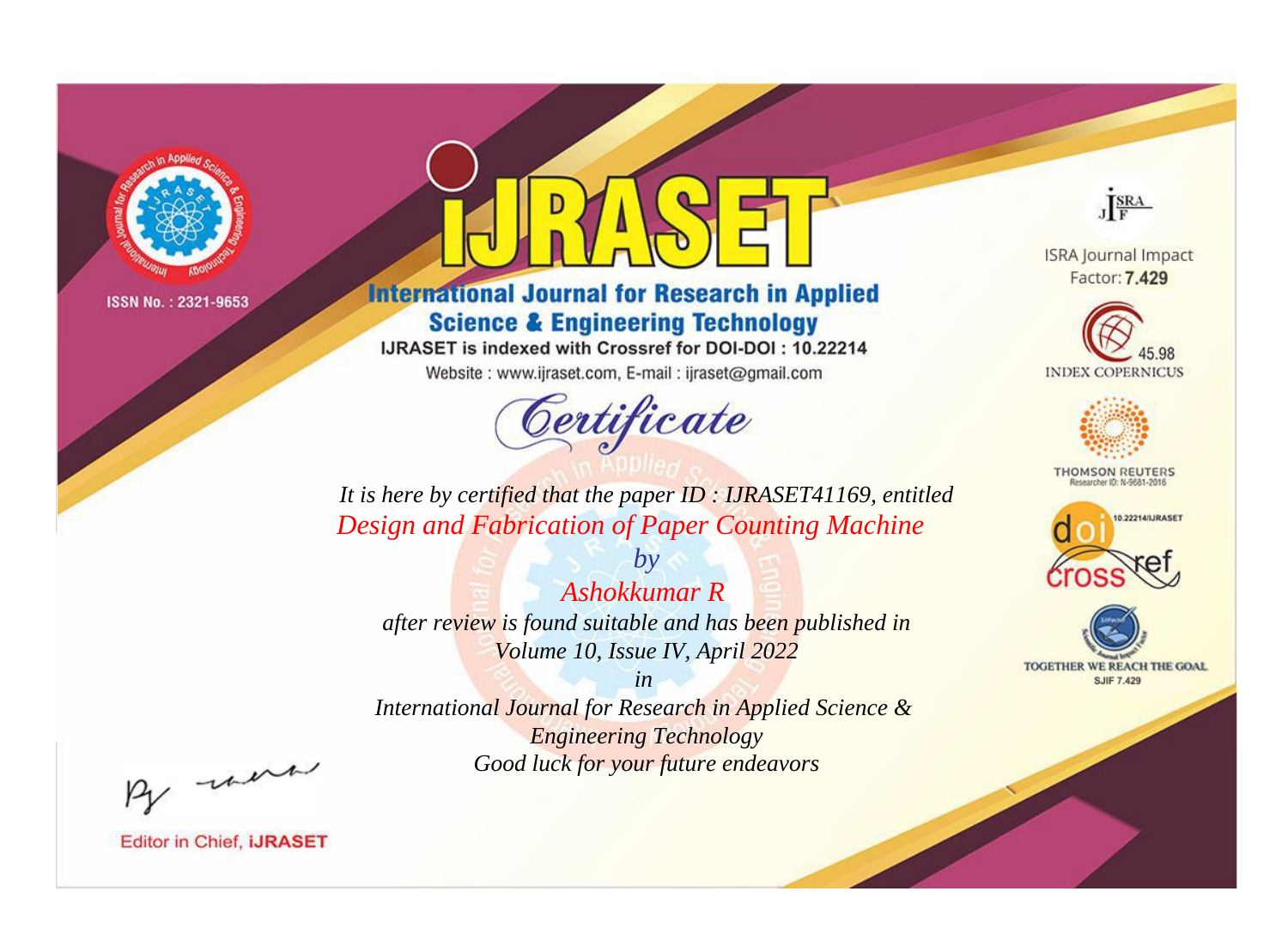

# **International Journal for Research in Applied Science & Engineering Technology**

IJRASET is indexed with Crossref for DOI-DOI: 10.22214

Website: www.ijraset.com, E-mail: ijraset@gmail.com



JERA

**ISRA Journal Impact** Factor: 7.429





**THOMSON REUTERS** 



TOGETHER WE REACH THE GOAL **SJIF 7.429** 

*It is here by certified that the paper ID : IJRASET41169, entitled Design and Fabrication of Paper Counting Machine*

*Barathan S after review is found suitable and has been published in Volume 10, Issue IV, April 2022*

*by*

*in* 

*International Journal for Research in Applied Science & Engineering Technology Good luck for your future endeavors*

By morn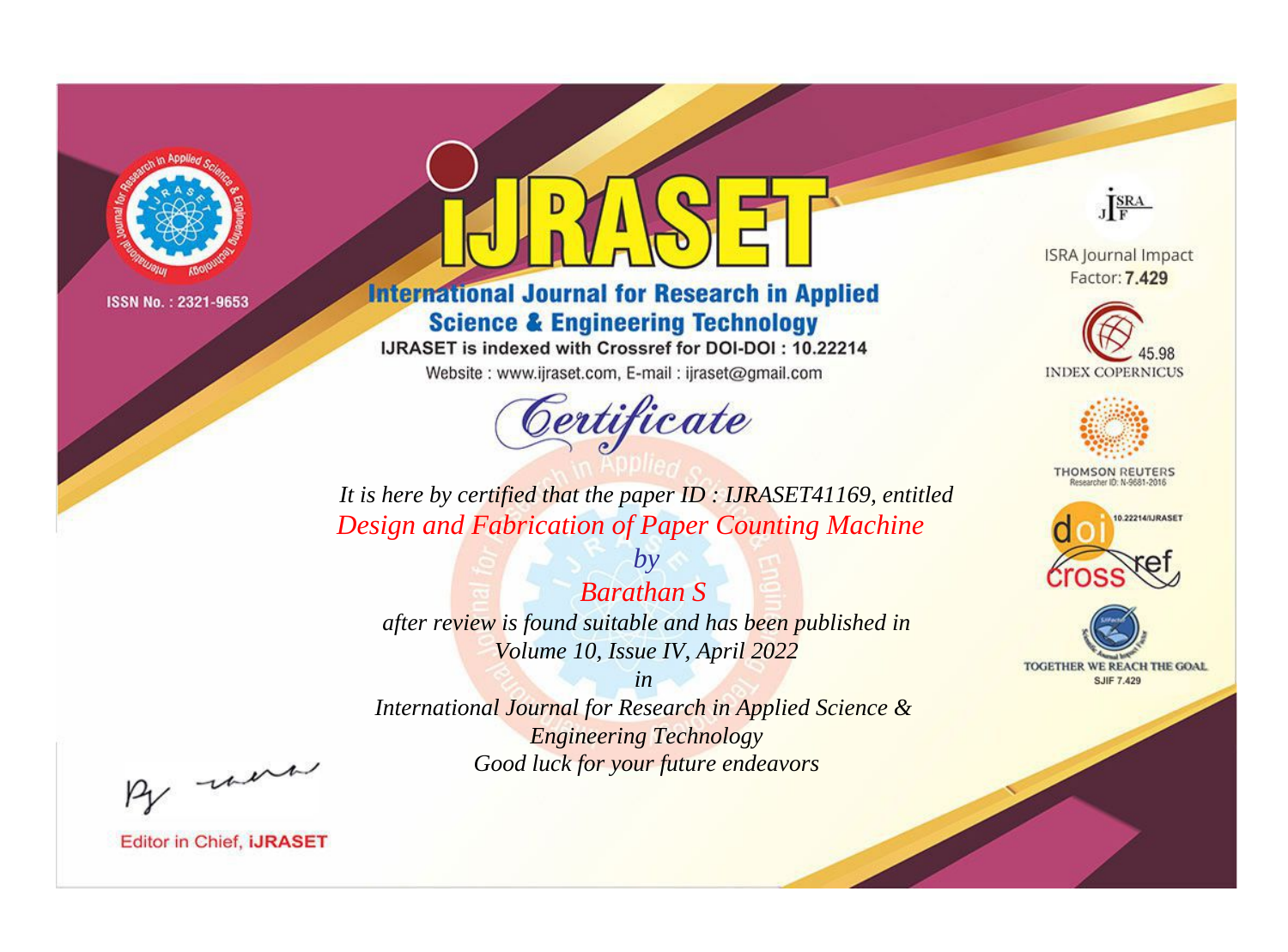

# **International Journal for Research in Applied Science & Engineering Technology**

IJRASET is indexed with Crossref for DOI-DOI: 10.22214

Website: www.ijraset.com, E-mail: ijraset@gmail.com



JERA

**ISRA Journal Impact** Factor: 7.429





**THOMSON REUTERS** 



TOGETHER WE REACH THE GOAL **SJIF 7.429** 

*It is here by certified that the paper ID : IJRASET41169, entitled Design and Fabrication of Paper Counting Machine*

*Suresh R* 

*by*

*after review is found suitable and has been published in Volume 10, Issue IV, April 2022*

*in* 

*International Journal for Research in Applied Science & Engineering Technology Good luck for your future endeavors*

By morn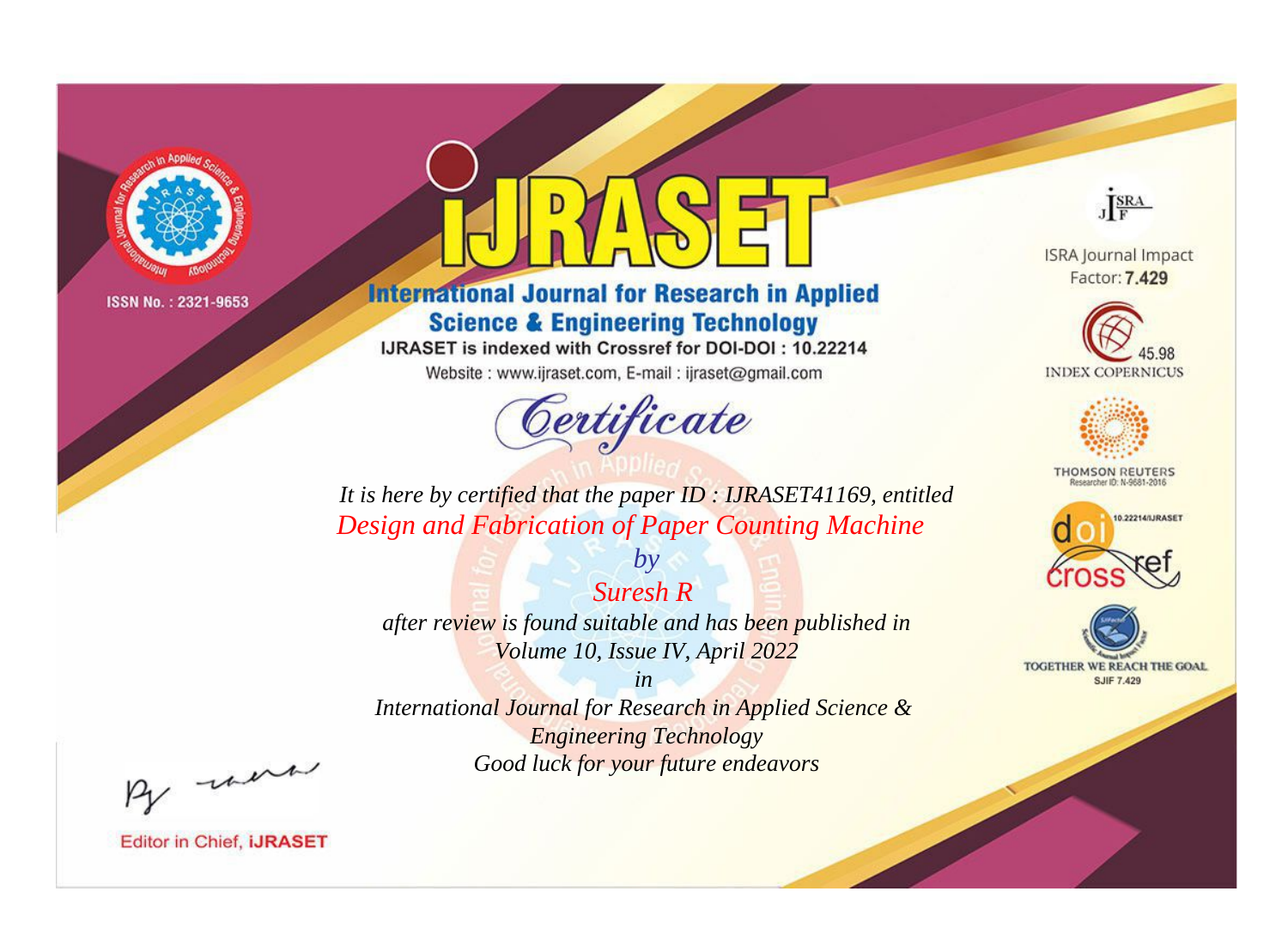

# **International Journal for Research in Applied Science & Engineering Technology**

IJRASET is indexed with Crossref for DOI-DOI: 10.22214

Website: www.ijraset.com, E-mail: ijraset@gmail.com



JERA

**ISRA Journal Impact** Factor: 7.429





**THOMSON REUTERS** 



TOGETHER WE REACH THE GOAL **SJIF 7.429** 

*It is here by certified that the paper ID : IJRASET41169, entitled Design and Fabrication of Paper Counting Machine*

*Sivapriya S after review is found suitable and has been published in Volume 10, Issue IV, April 2022*

*by*

*in* 

*International Journal for Research in Applied Science & Engineering Technology Good luck for your future endeavors*

By morn